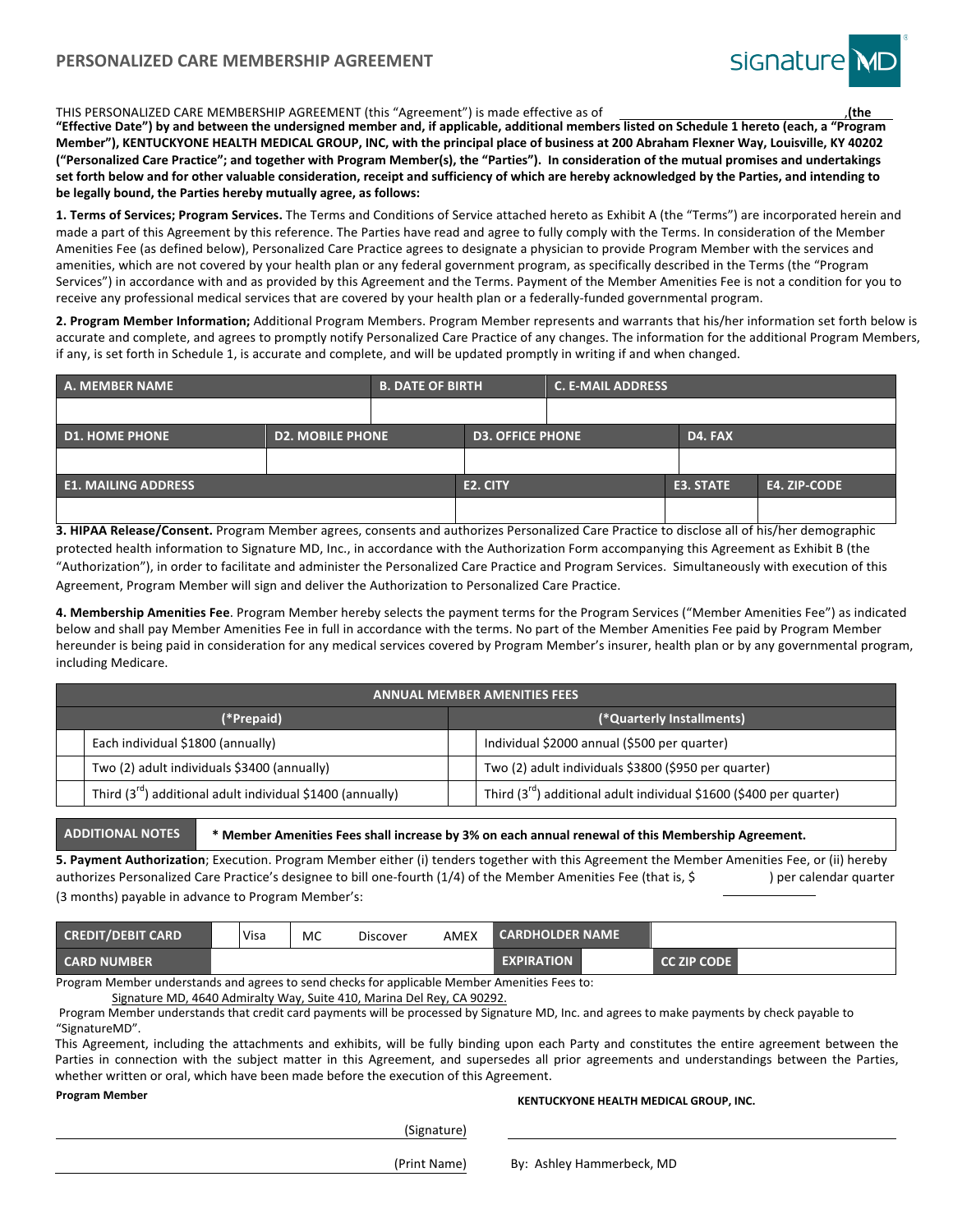# SCHEDULE 1 TO PERSONALIZED CARE MEMBERSHIP AGREEMENT

**Additional Program Members (KENTUCKYONE HEALTH MEDICAL GROUP, INC.)** *Program Member from page 1.\_* 



| A. 2ND MEMBER'S NAME                             |  | <b>B. DATE OF BIRTH</b> |                         | <b>C. E-MAIL ADDRESS</b> |              |  |  |
|--------------------------------------------------|--|-------------------------|-------------------------|--------------------------|--------------|--|--|
|                                                  |  |                         |                         |                          |              |  |  |
| <b>D1. HOME PHONE</b><br><b>D2. MOBILE PHONE</b> |  |                         | <b>D3. OFFICE PHONE</b> |                          | D4. FAX      |  |  |
|                                                  |  |                         |                         |                          |              |  |  |
| <b>E1. MAILING ADDRESS</b>                       |  | E2. CITY                |                         | E3. STATE                | E4. ZIP-CODE |  |  |
|                                                  |  |                         |                         |                          |              |  |  |
| <b>F. ACKNOWLEDGED AND AGREED</b>                |  |                         |                         |                          |              |  |  |
| <b>INITIALS:</b>                                 |  |                         |                         |                          |              |  |  |

| A. 3RD MEMBER'S NAME              |                         | <b>B. DATE OF BIRTH</b> |                         | <b>C. E-MAIL ADDRESS</b> |           |              |
|-----------------------------------|-------------------------|-------------------------|-------------------------|--------------------------|-----------|--------------|
|                                   |                         |                         |                         |                          |           |              |
| <b>D1. HOME PHONE</b>             | <b>D2. MOBILE PHONE</b> |                         | <b>D3. OFFICE PHONE</b> |                          | D4. FAX   |              |
|                                   |                         |                         |                         |                          |           |              |
| <b>E1. MAILING ADDRESS</b>        |                         |                         | E2. CITY                |                          | E3. STATE | E4. ZIP-CODE |
|                                   |                         |                         |                         |                          |           |              |
| <b>F. ACKNOWLEDGED AND AGREED</b> |                         |                         |                         |                          |           |              |
| <b>INITIALS:</b>                  |                         |                         |                         |                          |           |              |

| A. 4TH MEMBER'S NAME              |                         | <b>B. DATE OF BIRTH</b> |                         | <b>C. E-MAIL ADDRESS</b> |              |  |  |
|-----------------------------------|-------------------------|-------------------------|-------------------------|--------------------------|--------------|--|--|
|                                   |                         |                         |                         |                          |              |  |  |
| <b>D1. HOME PHONE</b>             | <b>D2. MOBILE PHONE</b> |                         | <b>D3. OFFICE PHONE</b> |                          | D4. FAX      |  |  |
|                                   |                         |                         |                         |                          |              |  |  |
| <b>E1. MAILING ADDRESS</b>        |                         | E2. CITY                |                         | E3. STATE                | E4. ZIP-CODE |  |  |
|                                   |                         |                         |                         |                          |              |  |  |
| <b>F. ACKNOWLEDGED AND AGREED</b> |                         |                         |                         |                          |              |  |  |

**INITIALS:**